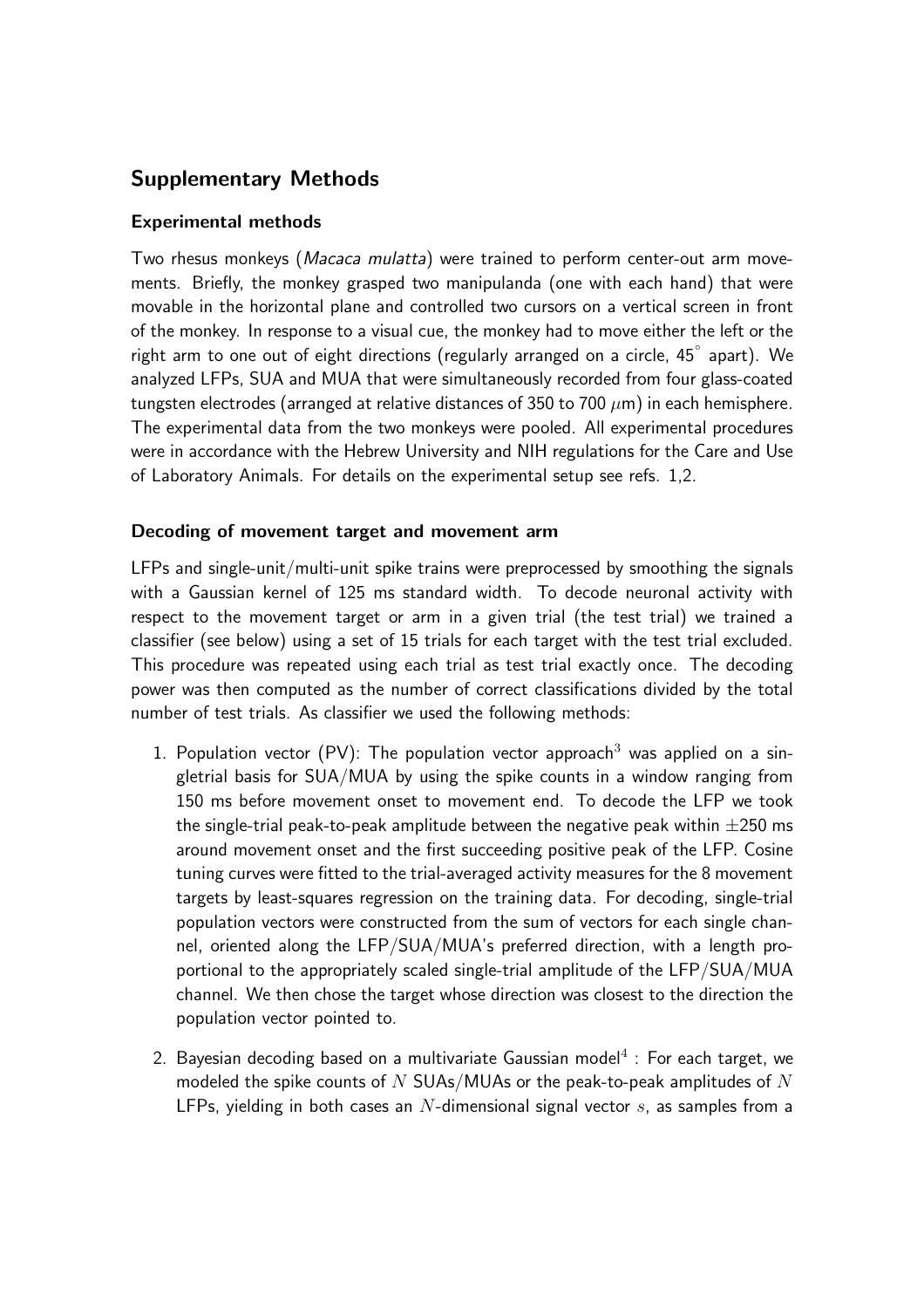multivariate Gaussian distribution:

$$
p(s|\text{target}) = \frac{1}{\sqrt{(2\pi)^N|C|}} e^{-\frac{1}{2}(s-\mu)^T C^{-1}(s-\mu)}
$$

The mean vector  $\mu$  and the covariance matrix C were computed from the training data by maximum likelihood estimation. We used two different estimates of the covariance matrix: either the full covariance matrix with  $N^*$  ( $N+1$ ) / 2 parameters, or the covariance matrix  $C$  was constrained to be diagonal with only  $N$  free parameters. The latter can result in advantageous estimates in the case of uncorrelated signals. Applying Bayes' rule allowed us to compute the posterior probability distribution

$$
p(\text{target}|s) = \frac{p(\text{target}) p(s|\text{target})}{\sum_{\text{target}} p(\text{target'}) p(s|\text{target'})}
$$

where  $s$  is the LFP/SUA/MUA signal vector of the single-trial values of the test trial. We chose the target yielding the highest probability.

- 3. Support vector machine $^5$  (SVM): For the SVM we did not reduce the activity of each LFP/MUA/SUA channel to a single value as was done to apply the population vector approach and the multivariate Gaussian model. Instead, the activity between  $-150$  ms before movement onset and movement end was binned at 50 ms and taken as a multidimensional vector of dimension  $D$  for each LFP/SUA/MUA channel. In case of  $N$  channels, the corresponding measurements were concatenated, yielding a  $D^*$  N-dimensional vector. These vectors were used as input to a SVM with either a linear or a radial basis-function kernel.
- 4. Penalized linear discriminant analysis $^{6,7}$  (PLDA): We used the same  $D$  \*  $N\text{-}$ dimensional signal vector as for the SVM. The PLDA projects this vector linearly onto a seven-dimensional space (one dimension less than the number of targets) where signal vectors belonging to different targets are maximally separated. This projection was found by penalized optimal scoring $^{6,7}$ . To classify the projected data vectors (PDV) we used two different approaches, which yielded approximately the same results: In the first approach the PDVs were classified by a linear SVM. In the second approach the distribution of the PDVs were modeled for each target separately as a multivariate Gaussian distribution with a certain mean and diagonal covariance matrix. We then computed the posterior probability distribution using Bayes' rule and finally chose the target, which yielded the highest probability. When we combined data from different recording days (only done in Fig. 3a), we applied only the first approach and the linear projection was performed separately for the data from each day.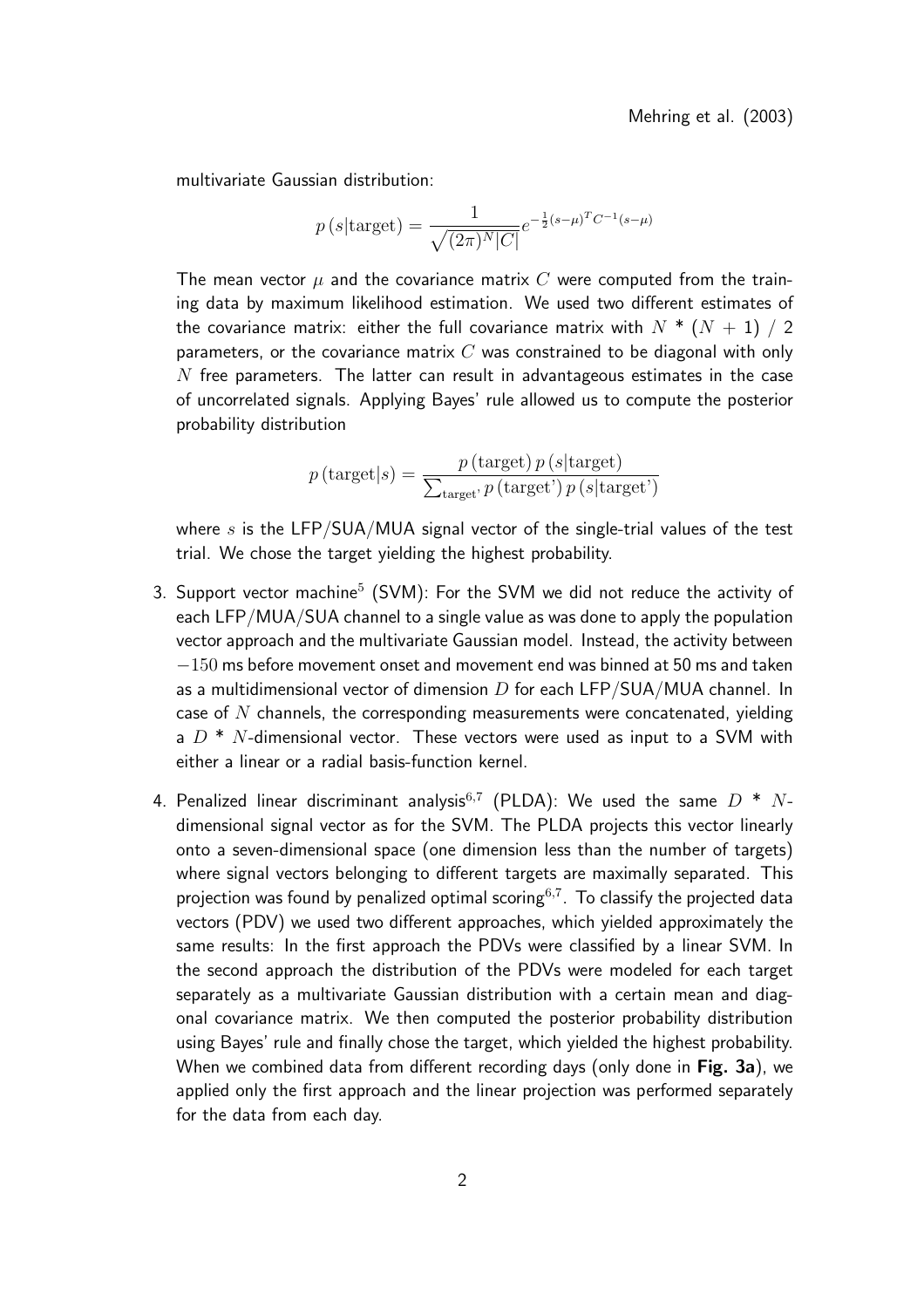For the LFP, SUA and MUA, the PLDA and SVM approach led, on average, to the highest decoding power (Supplementary Fig. 2a). The PLDA as well as the SVM yielded a considerably higher decoding power than the multivariate Gaussian model and the population vector approach. For all three types of signals the impact of the width of the smoothing kernel on the decoding power was relatively weak (**Supplementary** Fig. 2b) and the chosen width of 125 ms was more or less optimal. To compute the decoding power as a function of the number of recording electrodes (as done in Fig. 3a), we successively combined data from different recording sessions, each session containing the neuronal activity recorded simultaneously with eight electrodes.

We also examined the temporal evolution of the decoding power relative to movement onset (Fig. 3b). For that purpose, we took the signals recorded simultaneously from 8 electrodes and provided our classifier with data segments from a sliding window of 50 ms width. The window was moved in steps of 12.5 ms from 175 ms before to 350 ms after the onset of movement. Here, we truncated the Gaussian smoothing kernel at its maximum to avoid any acausal preview into the future.

#### Prediction of movement trajectories

To predict movement trajectories from neuronal activity, we modeled the hand velocity vector  $v(t)$  at time t as a function of the neuronal signal  $n(t)$  strictly before time t

$$
v(t) = f\left[n(\tilde{t}); \tilde{t} \le t\right]
$$

The neuronal data were binned at 50 ms by averaging over 50 ms windows after smoothing with a Gaussian kernel of 30 ms standard width. We restricted  $f$  to depend only on neuronal activity up to 500 ms prior to the movement. We tested a linear and a non-linear model for the function f. The linear model is fully specified by a  $(T + 1)$ dimensional parameter vector  $\beta$ , which relates the neuronal signal to the instantaneous velocity vector as follows

$$
f_{x,y}(\{n_t, n_{t-1}, \ldots, n_{t-T+1}\}) = (n_t, n_{t-1}, \ldots, n_{t-T+1}, 1) \cdot \beta_{x,y}
$$

For the non-linear model we used  $\nu$ -SVM regression<sup>5,8</sup> with a radial basis-function kernel. To compute the prediction of movement from the neuronal signals, we splitted the complete data (17-50 trials per target) into two mutually exclusive sets: a training set comprising all trials except one for each target, and a test set containing the remaining eight trials. For both models we learned  $f$  from the training set. The learning of the linear model, i.e. the estimation of the parameter vector  $\beta$ , was performed by leastsquares regression. Training a support vector machine using an algorithm presented in ref. 9 and implemented in the software package "libsvm"  $10$  performed the learning of the non-linear model.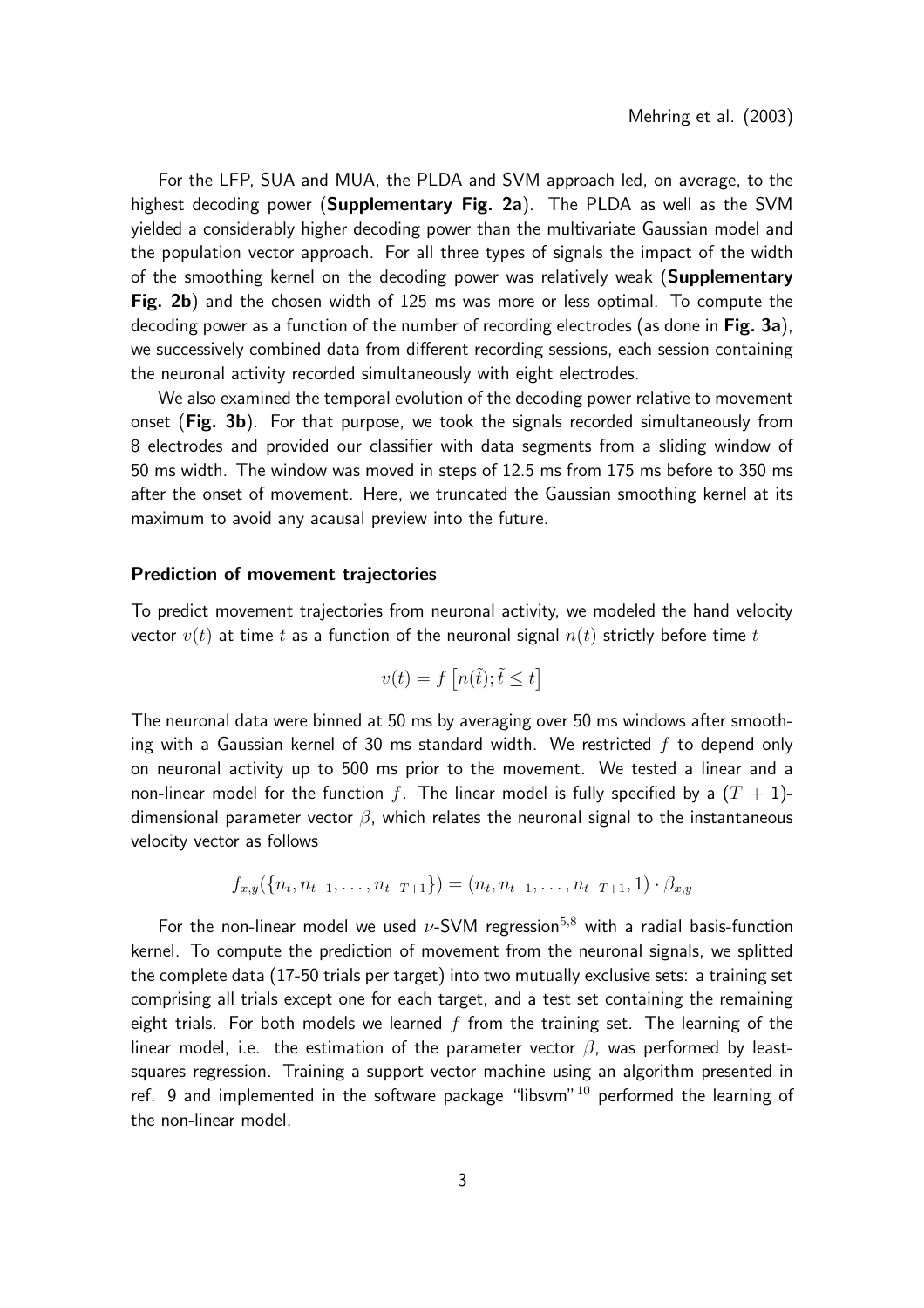For each test trial we applied the fitted regression functions  $f$  to predict the 2dimensional velocity vector of the hand in steps of 50 ms, using only neuronal activity recorded before the present point in time. Attaching these vectors tip-to-tail lead to an approximate reconstruction of the full 2-dimensional movement trajectories. To quantify the accuracy of the trajectory prediction we calculated, separately for the  $x$ - and  $y$ components of the time course of position, the correlation coefficient  $(cc)$  between the predicted and the real trajectories. These two correlation coefficients were then averaged. As a second measure we computed the correlation coefficient between the real and the predicted time course of the speed (length of velocity vector).

For each recording session and each movement type (left- or right-handed), we performed the above learning and testing procedure for ten training and testing sets, which were randomly chosen from the complete data of that session. The associated  $cc$  of one session and one handedness then was the average over these ten training and testing sets. Fig. 3f shows the distribution of twenty correlation coefficients from ten different recording sessions including left- and right-handed movements.

Supplementary Figure 2c shows the prediction accuracy of the non-linear SVM regression in comparison to the prediction accuracy of the linear filter (LF). For all three signals the SVM regression outperformed the LF. The difference was most pronounced for the LFPs, where the non-linearity of the SVM regression turned out to be crucial to achieve a prediction accuracy substantially above zero.

#### Test of significance for a decoding power above chance level

The probability to predict K times the correct target in N trials by chance is given by the binomial distribution

$$
P(K) = \frac{N!}{(N-K)! K!} \left[\frac{1}{T}\right]^K \left[\frac{T-1}{T}\right]^{N-K},
$$

where  $T$  refers to the number of targets.

For the neuronal signals, we computed the time-resolved decoding power of multiple LFPs, SUAs and MUAs from 10 different recording sessions with left- and right-handed movements and a total of 120 trials each (Fig. 3c). We counted the number of correct target predictions for all  $N = 10 * 2 * 120 = 2400$  trials. Using the binomial distribution we were able to establish the statistical significance of the observed values for the decoding power.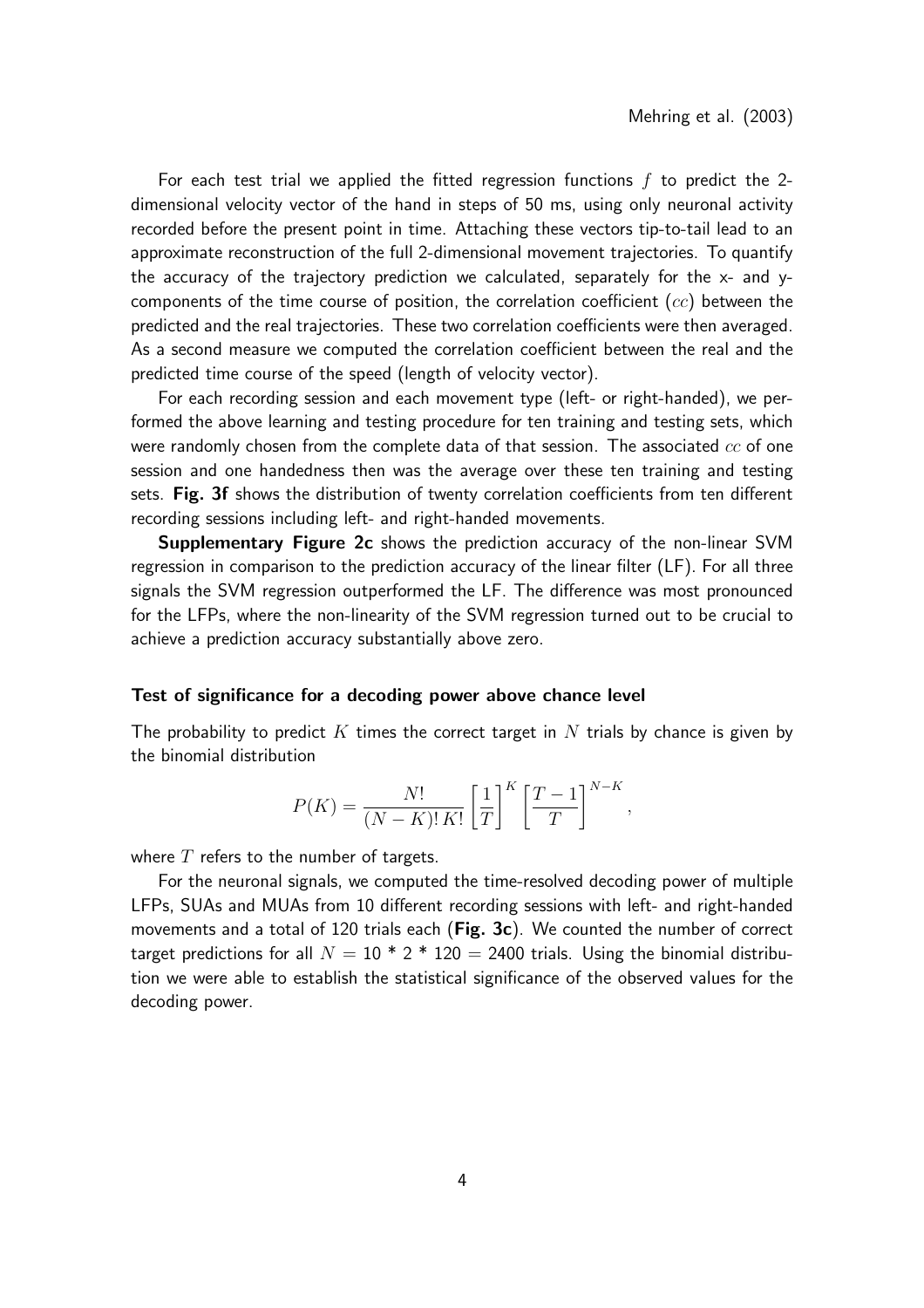

Supplementary Figure 1: Temporal evolution of tuning strength. Colors depict the different types of signals: LFPs (green), SUAs which were checked for stability (red) and MUAs (blue). Tuning strength was calculated as the signal-to-noise ratio of the tuning curves in windows of 50 ms width from the unsmoothed signals.

### Results

#### Tuning properties of local field potentials and single-unit activity

Most averaged LFPs exhibited a clear time-dependent modulation of activity with a negative peak around movement onset and a successive positive peak (for details, see ref. 11). To determine the tuning function of an LFP, we computed the peak-to-peak amplitude as a function of the target direction. For many LFPs, the tuning was unimodal and smooth, similar to the example shown in Fig. 1b. As we have demonstrated in ref. 12, the tuning curves of LFPs and SUAs recorded from the same electrode exhibited a weak, but significant similarity.

#### Temporal evolution of tuning strength

To establish that LFPs and spike signals exhibit tuning already before the onset of movement, we computed the tuning strength as a function of time. As a measure of tuning strength we used the signal-to-noise ratio (SNR), which is here defined as

$$
SNR = \frac{\sigma_s^2 - \sigma_e^2}{\sigma_n^2}
$$

where  $\sigma_s^2$  is the variance of the signal, i.e. the tuning curve,  $\sigma_n^2$  is the variance of the trial-by-trial fluctuations and  $\sigma_e^2$  is the variance of the signal that would be expected by chance for flat tuning curves. Due to limited sampling,  $\sigma_e^2$  is not equal to zero and can be computed as follows

$$
\sigma_e^2 = \frac{\frac{1}{8}\sum_{target=1}^{8}\sigma_{target}^2}{N_T}
$$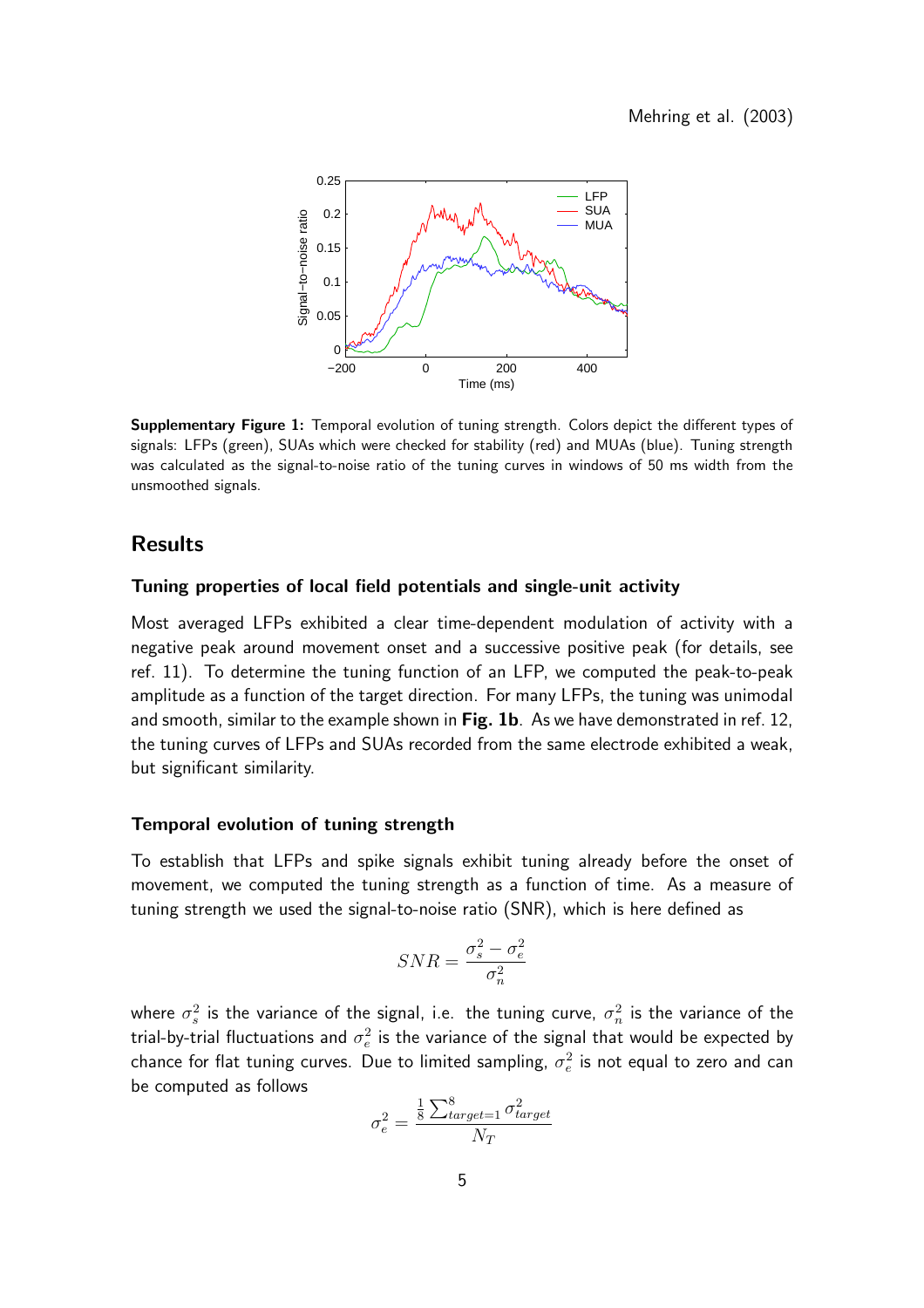Mehring et al. (2003)



Supplementary Figure 2: Decoding power and accuracy of trajectory prediction for different algorithms. We used the neuronal signals (LFP, SUA, MUA) that were recorded simultaneously by eight electrodes. The graphs depict averages over 10 recording sessions and both, left- and right-handed movements. In (a), (b) and (c) results are shown for the whole recording set of single-units. Subfigure (b) includes results for SUAs additionally checked for stability across trials. (a) Decoding power for different classification algorithms: PLDA, SVM with radial basis function kernel, SVM with linear kernel, multivariate Gaussian model, population vector approach (from left to right). Error bars depict the standard deviation. (b) Decoding power as a function of the width of the smoothing kernel. Colors and line styles as in Fig. 3a. (c) Accuracy of 2D trajectory prediction (average correlation coefficients across sessions and handedness) using either SVM regression (SVM) or the linear filter (LF).

where  $\sigma^2_{target}$  denotes the variance of trial-by-trial fluctuations for a specific target direction and  $N_T$  is the number of trials per target.

We calculated the time-resolved signal-to-noise in sliding windows of 50 ms width (Supplementary Fig. 1). The SNR of LFPs started to rise above zero about 100 ms before movement onset. This is in good agreement with Fig. 3c, which showed that the decoding power rose significantly above chance level around the same time. The SNR of SUAs and MUAs started to rise roughly 50 ms earlier than the SNR of the LFPs.

## Decoding power of individual single-units taken from the whole recording set regardless of stability

We performed our SUA analysis twice: once for SUAs obtained by spike sorting only (spike detection and sorting was done online by MSD(R), Alpha-Omega, Nazareth, Israel), and once for SUA additionally checked for stable activity across trials. Supplementary Figure 3 shows the decoding power of individual single-units that belong to the first group. As can be seen when comparing Figure 2 (top row) to Supplementary Figure 3, SUA checked additionally for stability across trials yield a higher decoding power on average than SUA obtained without this criterion.